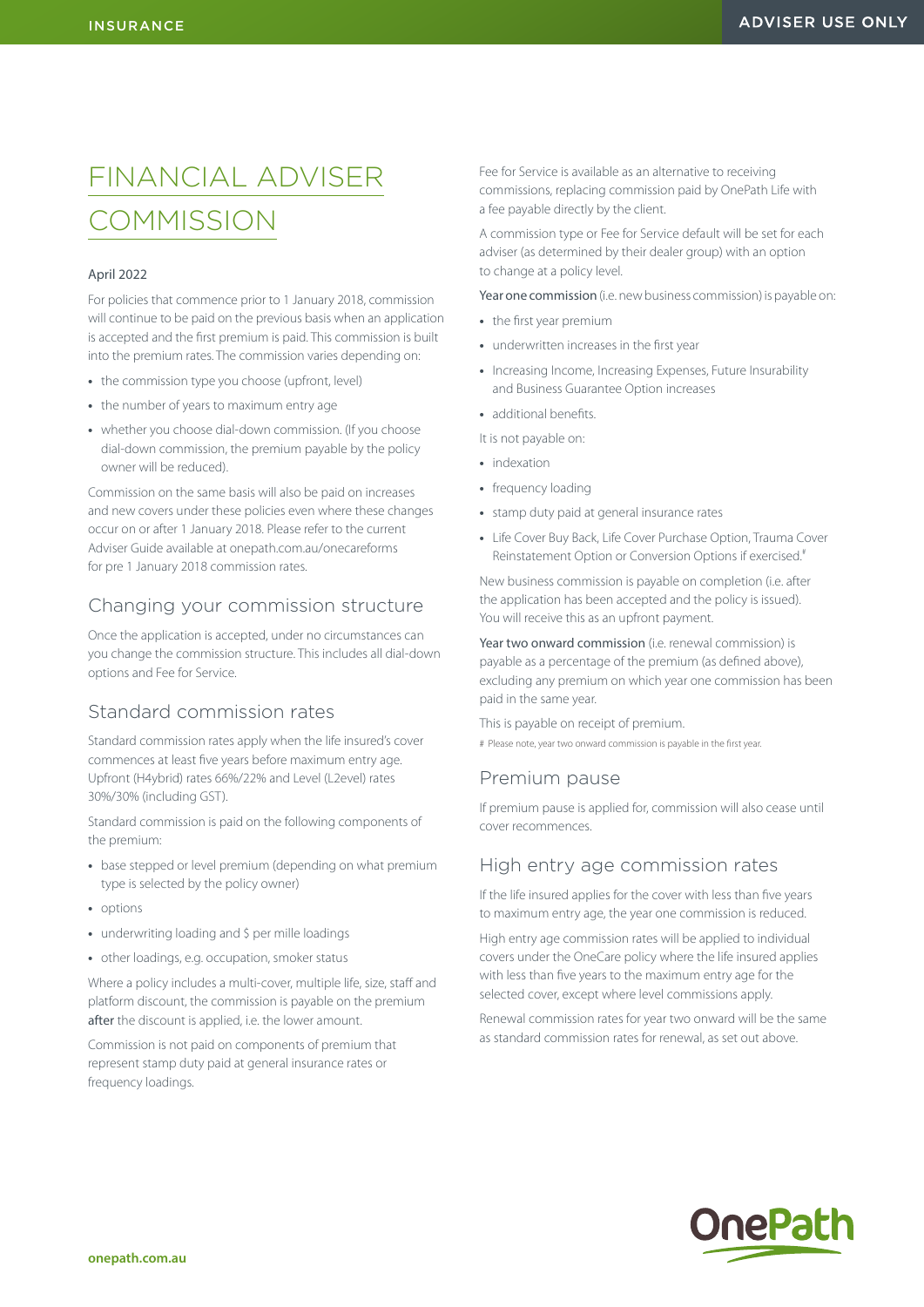### **High entry age commission rates by type for year one (including GST)**

| No. of years to maximum<br>entry age for cover* | Upfront | Level |
|-------------------------------------------------|---------|-------|
|                                                 | 63.13%  | 30%   |
| 3                                               | 60.26%  | 30%   |
|                                                 | 54.52%  | 30%   |
|                                                 | 45.91%  | 30%   |
|                                                 | 37.30%  | 30%   |

\* To determine whether reduced commission rates apply, use the maximum entry age for the cover selected for stepped premiums, regardless of whether the premium type selected is level or stepped.

### Responsibility period for level commission

The responsibility period for level commission is 1 year. If a policy lapses or is cancelled, we may clawback commission depending on the premium paid. Where cover is reduced, or the premium type changed from level to stepped, the clawback applies to the premium difference.

The amount of clawback will be a percentage of the commission credited for that cover, or portion of that cover, as outlined in the table below.

| Month <sup>*</sup> | Clawback | Month <sup>*</sup> | Clawback |
|--------------------|----------|--------------------|----------|
| $\Omega$           | 100.0%   | 7                  | 41.7%    |
|                    | 91.7%    | 8                  | 33.3%    |
| $\mathcal{P}$      | 83.3%    | 9                  | 25.0%    |
| 3                  | 75.0%    | 10                 | 16.7%    |
| $\overline{4}$     | 66.7%    | 11                 | 8.3%     |
| 5                  | 58.3%    | 12                 | 0.0%     |
| 6                  | 50.0%    |                    |          |
|                    |          |                    |          |

\* Month refers to the complete calendar month(s) since the effective date of the cover where a premium has been received, therefore creating the year one commission credit.

# Responsibility period for upfront commission

The responsibility period for upfront commission on OneCare policies commencing on or after 1 January 2018 is 2 years. Clawbacks will be applied to upfront commission paid if the policy:

- **•** is cancelled;
- **•** lapses; or
- **•** has a premium reduction;

within 2 years of the policy issue, or policy change, we paid upfront commission on.

If these occur in the first 12 months from the policy issue, or policy change, we paid upfront commission on, there will be 100% clawback of the commission (or portion of that commission attributed to the premium reduction).

If these occur in the subsequent 12 months, there will be 60% clawback of the commission (or portion of that commission attributed to the premium reduction).

There are some limited exceptions provided by legislation to these clawbacks such as policy cancellation on payment of a claim.

Clawback obligations may be deducted from future commission payments or requested separately at our option. You agree to pay these requested amounts within 14 days of our request.

Please note, clawback applies to the servicing adviser of the policy at the time of the clawback, even if they did not originally submit the cover or have acquired the commission entitlement as a result of, for example, a transfer of servicing rights. Where there is no current servicing adviser for the policy, we will clawback year one commission from the previous servicing adviser for the policy.

# Dial-down commission and premium discount

Dial-down commission may be used for New Business only.

Once the application is accepted, under no circumstances can you change the dial-down options.

You can dial down the commission payable with the two standard commission types. There are two dial-down options which allow you to tailor your commission and premium to suit your client. These are:

| Dial-down option | Commission<br>reduced | Premium discount |
|------------------|-----------------------|------------------|
|                  | All years             | All years        |
|                  | Year one              | All years        |

# How to exercise the dial-down option using Illustrator

- **•** [Select the commission type upfront \(H4ybrid\)](http://Select the commission type  upfront (H2ybrid in 2018, H3ybrid in 2019 and H4ybrid in 2020 onwards) or level (L2evel).
- **•** Select the dial-down option either A or B.
- **•** Select the dial-down rate (as a percentage). This must be a whole number between 1% and 100%.

Illustrator will show you the resulting discounted premium. See page 3 for some examples.

Under all options, the dial-down percentage cannot be added or altered after the cover start date.

In the case of commission splits, the dial-down factor applies to both splits.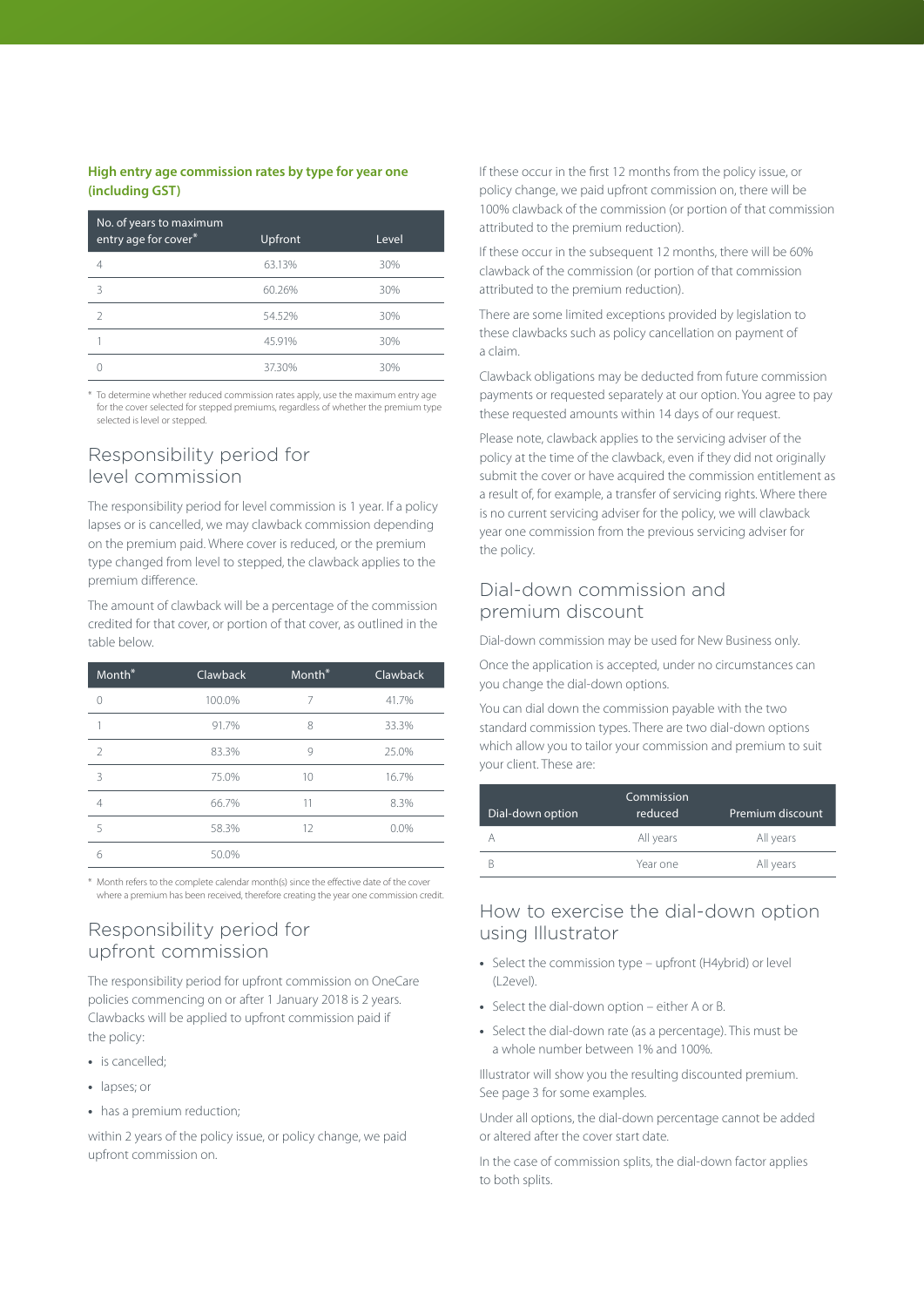#### **Option A**

If you choose option A, the dial-down and premium discount apply each year the cover is in force.

The following table provides examples of dial-down commission for option A.

#### **Discount applying to all years' premiums**

| Dial-down % applying<br>to all years' commissions | Upfront | Level  |
|---------------------------------------------------|---------|--------|
| 20%                                               | 5.14%   | 5.45%  |
| 40%                                               | 10.29%  | 10.91% |
| 60%                                               | 15.43%  | 16.36% |
| 80%                                               | 20.57%  | 21.82% |
| 100%                                              | 25 71%  | 2727%  |

### **Option B**

The dial-down only applies to year one commission while year two onward commission is preserved. However, the premium will be discounted each year while the cover is in force.

The following table provides examples of dial-down commission for option B.

### **Discount applying to all years' premiums**

| Dial-down % applying<br>to year one commission only | Upfront | Level |
|-----------------------------------------------------|---------|-------|
| 20%                                                 | 1.71%   | 0.78% |
| 40%                                                 | 3.43%   | 1.56% |
| 60%                                                 | 5.14%   | 234%  |
| 80%                                                 | 6.86%   | 3.12% |
| 100%                                                | 857%    | 3.90% |

### Commission opt out/opt in

You have the option of reducing your clients' premiums by the amount of renewal commission you were due to receive in that year by opting out of receiving future commission on the policy.

This will trigger a premium discount on the policy depending on original commission type chosen:

#### Upfront: 17%

#### Level: 25%

You are able to opt back into receiving renewal commission. This will increase your client's premium and therefore requires your clients' consent.

Commission opt-out is not available on policies that already have a commission dial down and can only be exercised after the first anniversary of the policy.

### Fee for Service and premium discount

The following table shows the commission reduction and premium discount applicable on policies with Fee for Service. The Fee for Service model removes all commission and provides a premium discount for all years.

|                 | Commission<br>reduced | Premium discount   |
|-----------------|-----------------------|--------------------|
| Fee for Service | All years - 100%      | All years - 27.27% |

Note that once a policy is accepted with Fee for Service, under no circumstances can the policy (or any replacement policy) be changed to a Commission model, and vice versa. If a reduction in commission is required in the first year only, or at a reduced level for future years, then dial-down commission may be used.

### How to exercise the Fee for Service option using Illustrator

Illustrator offers two options for remuneration which include commission and Fee for Service. If Fee for Service is selected, commission options are removed and no commission will be paid.

### **Policy Summary**

|                 | Remuneration |
|-----------------|--------------|
| Commission      |              |
| Commission      |              |
| Fee for Service |              |

# Cancel and Replace

Where we consider that you have cancelled and then replaced any policy, we will not pay new business commission on the new policy and any trail commission on the new policy will be limited to the rate of trail commission paid on the cancelled policy immediately prior to cancellation.